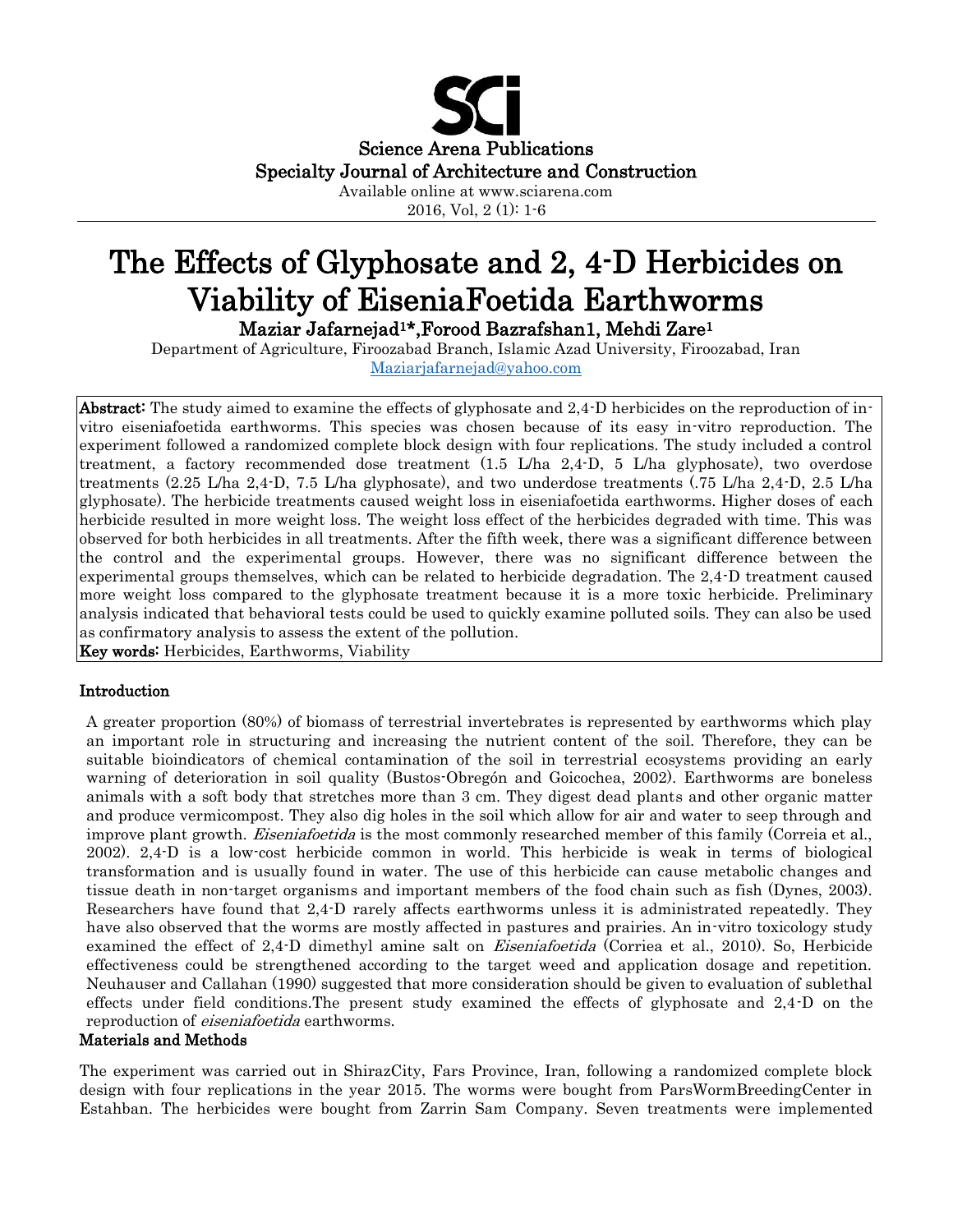including a control treatment, a factory recommended dose treatment (1.5 L/ha 2,4-D, 5 L/ha glyphosate), an overdose treatment (2.25 L/ha 2,4-D, 7.5 L/ha glyphosate), and an underdose treatment (.75 L/ha 2,4-D, 2.5 L/ha glyphosate). The pots were 100 cm in length, and 40 cm in both width and height. They were filled with sand, clay, compost, and leaf soil. The temperature and moisture were fixed at 30 °c and 50%. Each week, for eight weeks, the worms were weighed using a digital scale. At the beginning, the worms in each pot weighed 300 g.

Statistical analysis was done using the SAS software, and charts were drawn using Microsoft Excel. To compare mean scores, Duncan's multiple range test was run  $(p= .05)$ .

## Results and Discussions

As table 1 shows, the experimental treatments significantly affected the worms' weights at either  $p=$  .05 or  $p=$ .01 for all eight weeks. The table demonstrates the weekly results.

The First Week: Based on the variance analysis, it was found that applying the herbicide treatments significantly affected weight at  $p=0.05$  (Table 1). Examining the mean scores through Duncan's test indicated the control treatment to have the highest weight value (301 g). The lowest weight value belonged to the 2.25 L/ha 2,4-D treatment. Other treatments also indicated a significant difference with the control treatment and were categorized in a different statistical group. The 1.5 L/ha 2,4-D, the 5 L/ha glyphosate, the .75 L/ha 2,4-D, the 2.5 L/ha glyphosate, the 2.25 L/ha 2,4-D, and the 7.5 L/ha glyphosate treatments caused 30, 22, 20, 20, 65, and 40% weight loss in the worms, respectively (Figure 1). During this week, overdosing both herbicides caused more weight loss.

The Second Week: Based on variance analysis, it was found that applying the herbicide treatments significantly affected weight at  $p=0.01$  (Table 1). Examining the mean scores through Duncan's test indicated the control treatment to have the highest weight value (640 g). The lowest weight value belonged to the 2.25 L/ha 2,4-D treatment (225 g). The 1.5 L/ha 2,4-D, the 5 L/ha glyphosate, the .75 L/ha 2,4-D, the 2.5 L/ha glyphosate, the 2.25 L/ha 2,4-D, and the 7.5 L/ha glyphosate, treatments caused 25, 21, 26, 16, 64, and 43% weight loss in the worms respectively (figure 2).

**The Third Week:** Based on variance analysis, it was found that applying the herbicide treatments significantly affected weight at  $p=0.01$  (Table 1). Examining the mean scores through Duncan's test indicated the control treatment to have the highest weight value (765 g). The lowest weight value belonged to the 2.25 L/ha 2,4-D treatment. Although the experimental treatments still significantly differed from the control, the difference showed a decrease compared to the first two weeks. The 1.5 L/ha 2,4-D, the 5 L/ha glyphosate, the .75 L/ha 2,4-D, the 2.5 L/ha glyphosate, the 2.25 L/ha 2,4-D, and the 7.5 L/ha glyphosate, treatments caused 20, 16, 14, 13, 52, and 32% weight loss in the worms respectively (Figure 3).

The Fourth Week: Based on variance analysis, it was found that applying the herbicide treatments significantly affected weight at  $p=0.01$  (Table 1). Examining the mean scores through Duncan's test indicated the control treatment to have the highest weight value (892 g). The lowest weight value belonged to the 2.25 L/ha 2,4.D treatment (509 g). The 1.5 L/ha 2,4.D, the 5 L/ha glyphosate, the .75 L/ha 2,4.D, the 2.5 L/ha glyphosate, the 2.25 L/ha 2,4-D, and the 7.5 L/ha glyphosate treatments caused 16, 11, 10, 09, 42, and 27% weight loss in the worms respectively (figure 4).

The Fifth Week: Based on the variance analysis, it was found that applying the herbicide treatments significantly affected weight at  $p=0.01$  (Table 1). Examining the mean scores through Duncan's test indicated the control treatment to have the highest weight value (1038 g). The lowest weight value belonged to the 2.25 L/ha 2,4-D treatment. The 1.5 L/ha 2,4-D, the 5 L/ha glyphosate, the .75 L/ha 2,4-D, the 2.5 L/ha glyphosate, the 2.25 L/ha 2,4-D, and the 7.5 L/ha glyphosate, treatments caused 10, 09, 03, 03, 34, and 20% weight loss in the worms respectively (figure 5).

**The Sixth Week:** Based on the variance analysis, it was found that applying the herbicide treatments significantly affected weight at  $p=0.05$  (Table 1). Examining the mean scores through Duncan's test indicated the control treatment to have the highest weight value (1151 g). The lowest weight value belonged to the 2.25 L/ha 2,4-D treatment. The 1.5 L/ha 2,4-D, the 5 L/ha glyphosate, the .75 L/ha 2,4-D, the 2.5 L/ha glyphosate,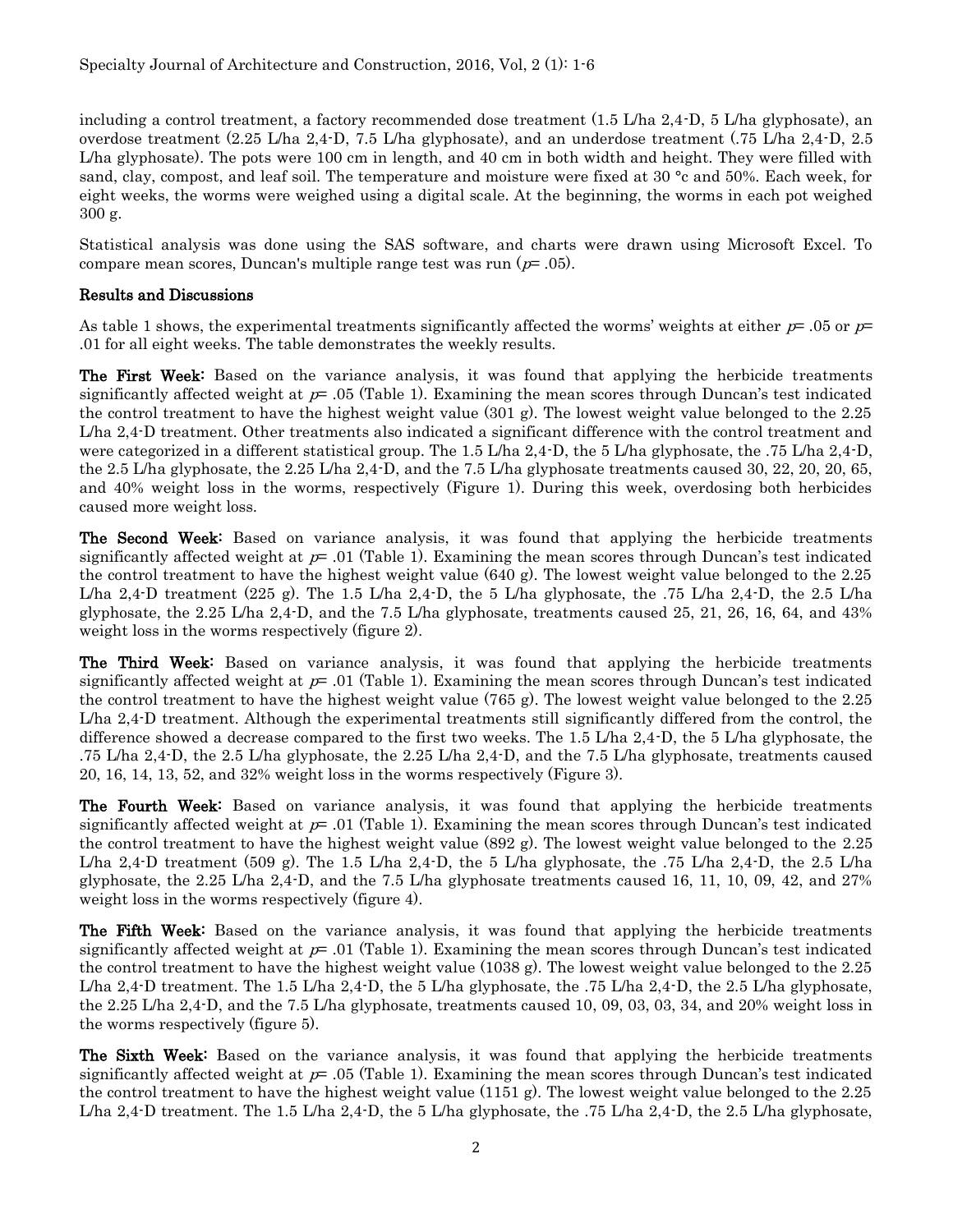the 2.25 L/ha 2,4-D, and the 7.5 L/ha glyphosate, treatments caused 07, 04, 02, 06, 29, and 16% weight loss in the worms respectively (figure 6). On the whole, the difference between the control and the experimental treatments was reduced.

The Seventh Week: Based on the variance analysis, it was found that applying the herbicide treatments significantly affected weight at  $p=0.05$  (Table 1). Examining the mean scores through Duncan's test indicated the control treatment to have the highest weight value (1026 g). The lowest weight value belonged to the 2.25 L/ha 2,4-D treatment. The 1.5 L/ha 2,4-D, the 5 L/ha glyphosate, the .75 L/ha 2,4-D, the 2.5 L/ha glyphosate, the 2.25 L/ha 2,4-D, and the 7.5 L/ha glyphosate, treatments caused 15, 06, 02, 01, 30, and 10% weight loss in the worms respectively (figure 7).

**The Eighth Week:** Based on the variance analysis, it was found that applying the herbicide treatments significantly affected weight at  $p=0.05$  (Table 1). Examining the mean scores through Duncan's test indicated the .75 L/ha 2,4-D to have the highest weight value (1275 g). The lowest weight value belonged to the 2.25 L/ha 2,4-D treatment. The 1.5 L/ha 2,4-D, the 5 L/ha glyphosate, the 2.5 L/ha glyphosate, the 2.25 L/ha 2,4-D, and the 7.5 L/ha glyphosate, treatments caused 04, 05, 01, 14, and 07% weight loss in the worms respectively (figure 8).Yasmin and Doris (2010) evaluated Effects of Pesticides on the Growth and Reproduction of Earthworm and they reported negative effects on Earthworm.

The Weight Change Process of Live Worm: Based on Chart 9, the worms gained weight through time. The least weight gain was determined for the 2.25 L/ha 2,4-D treatment (figure 9). This result is in order to result of [Correiaa](http://www.ncbi.nlm.nih.gov/pubmed/?term=Correia%20FV%5BAuthor%5D&cauthor=true&cauthor_uid=20658223)n[dMoreira](http://www.ncbi.nlm.nih.gov/pubmed/?term=Moreira%20JC%5BAuthor%5D&cauthor=true&cauthor_uid=20658223) (2010).

| Table 1: Square mean of the worm weight during the eight weeks |            |            |             |            |            |             |            |            |            |
|----------------------------------------------------------------|------------|------------|-------------|------------|------------|-------------|------------|------------|------------|
|                                                                | df         | Week 1     | Week 2      | Week 3     | Week 4     | Week 5      | Week 6     | Week 7     | Week 8     |
| Treatment                                                      | $\epsilon$ | $14.7084*$ | $15.5187**$ | $46.367**$ | $33.488**$ | $40.2698**$ | $43.6836*$ | $40.2864*$ | $52.2123*$ |
| Error                                                          | 21         | 4.76       | 3.87        | 11.65      | 5.98       | 8.87        | 12.34      | 11.99      | $15.87\,$  |
| <b>CV</b>                                                      |            | 14.5       | 11.3        | 5.4        | 8.3        | 6.3         | 10.2       |            | 12.1       |

\* and \*\* indicate significance at .05 and .01 respectively





Figure 1 - The effect of treatments on worm weight in week 1

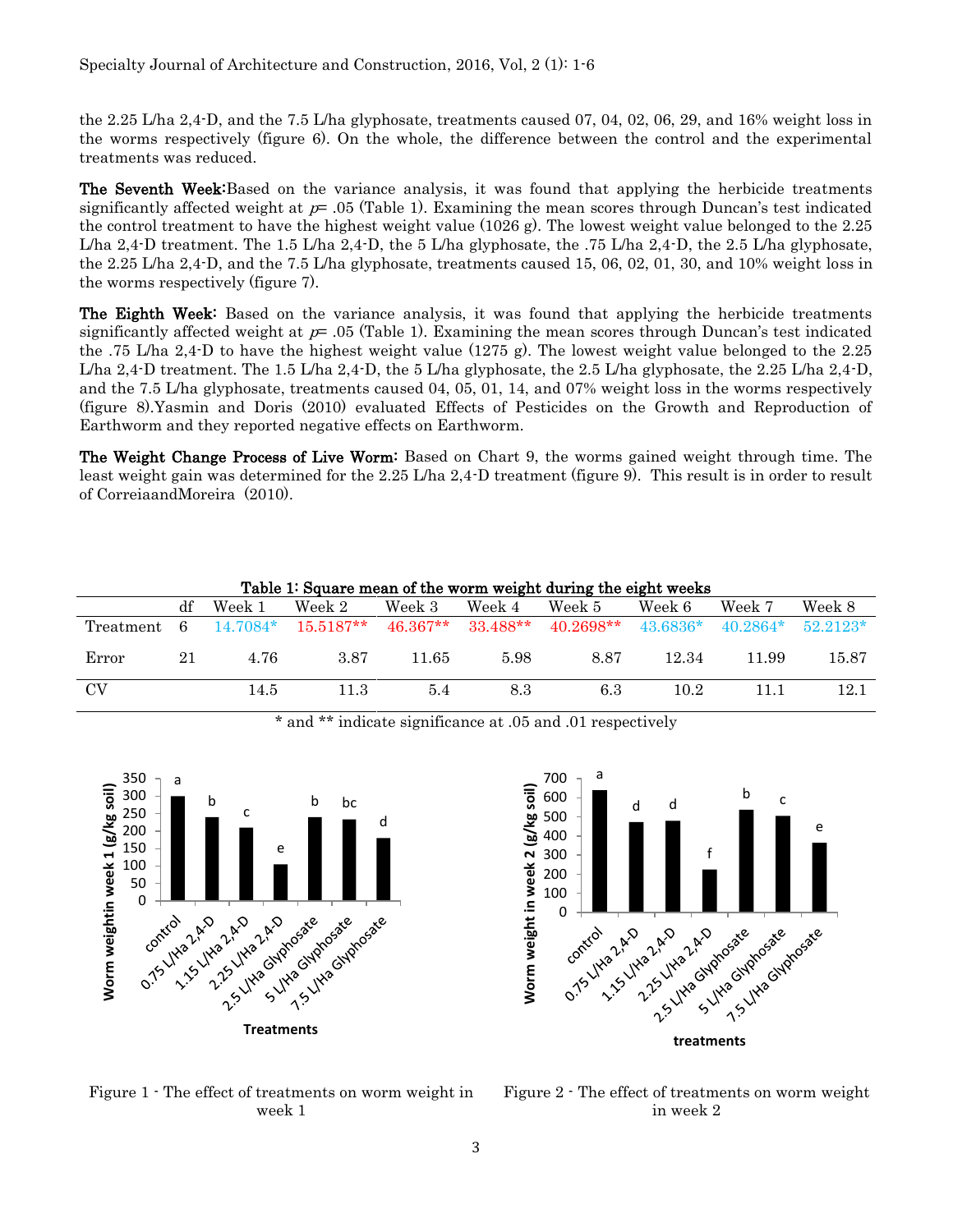





Figure 5 - The effect of treatments on worm weight in week 5



Figure 4 - The effect of treatments on worm weight in week 4



Figure 6 - The effect of treatments on worm weight in week 6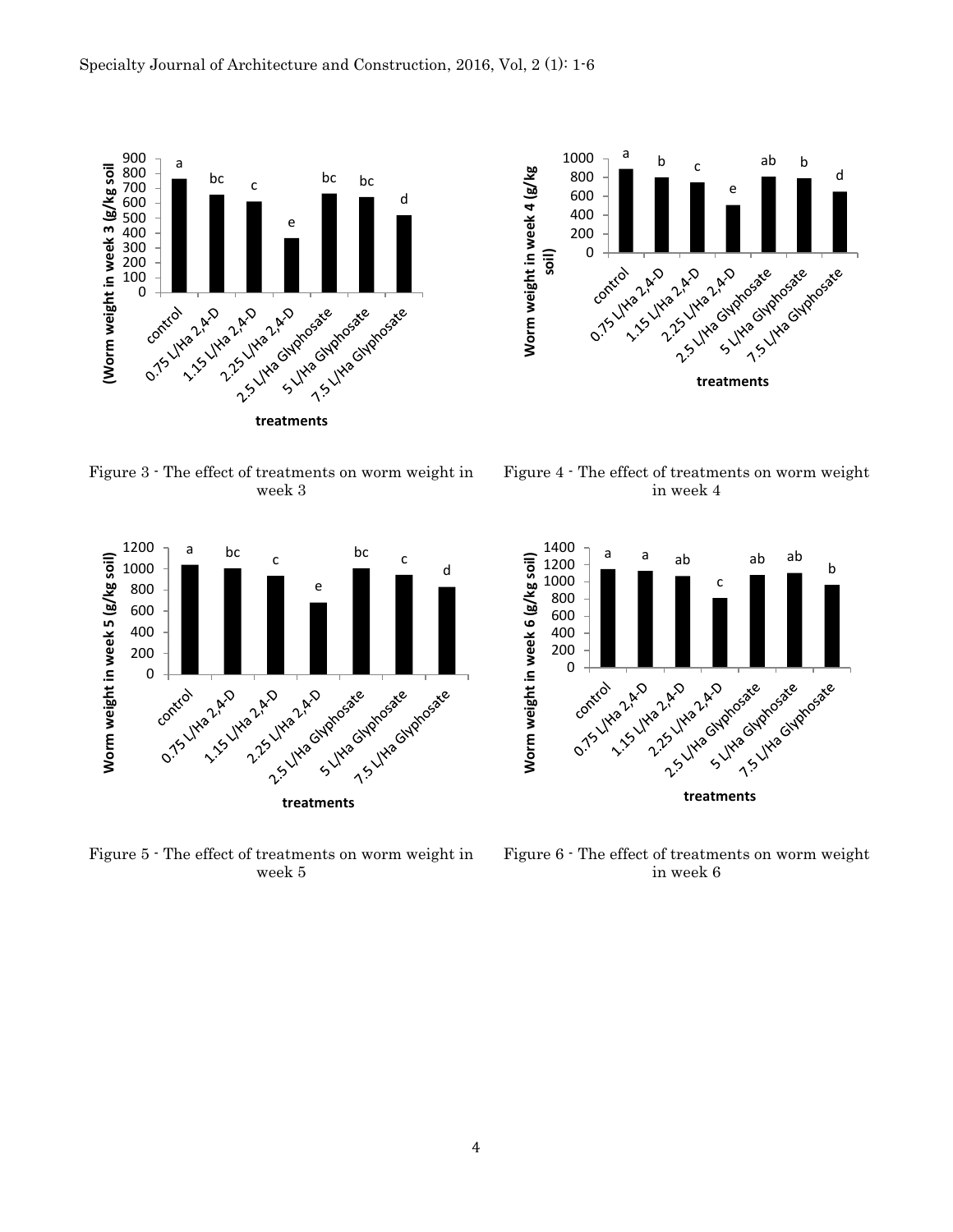



Figure 7 - The effect of treatments on worm weight in week7

Figure 8 - The effect of treatments on worm weight in week 8



Figure 9: The weight change process of live worm in 8 weeks

#### **Conclusion**

Based on the results, it can be concluded that the herbicide treatments caused Eiseniafoetidato lose weight in soil. However, there are a few points to consider. Firstly, higher doses of each herbicide caused more weight loss. Secondly, the negative effect of both herbicides on the earthworms' weight decreased through time for all doses. In essence, a significant difference was found between the control and the experimental treatments after the fifth week; nevertheless, little variation was observed between the experimental treatments